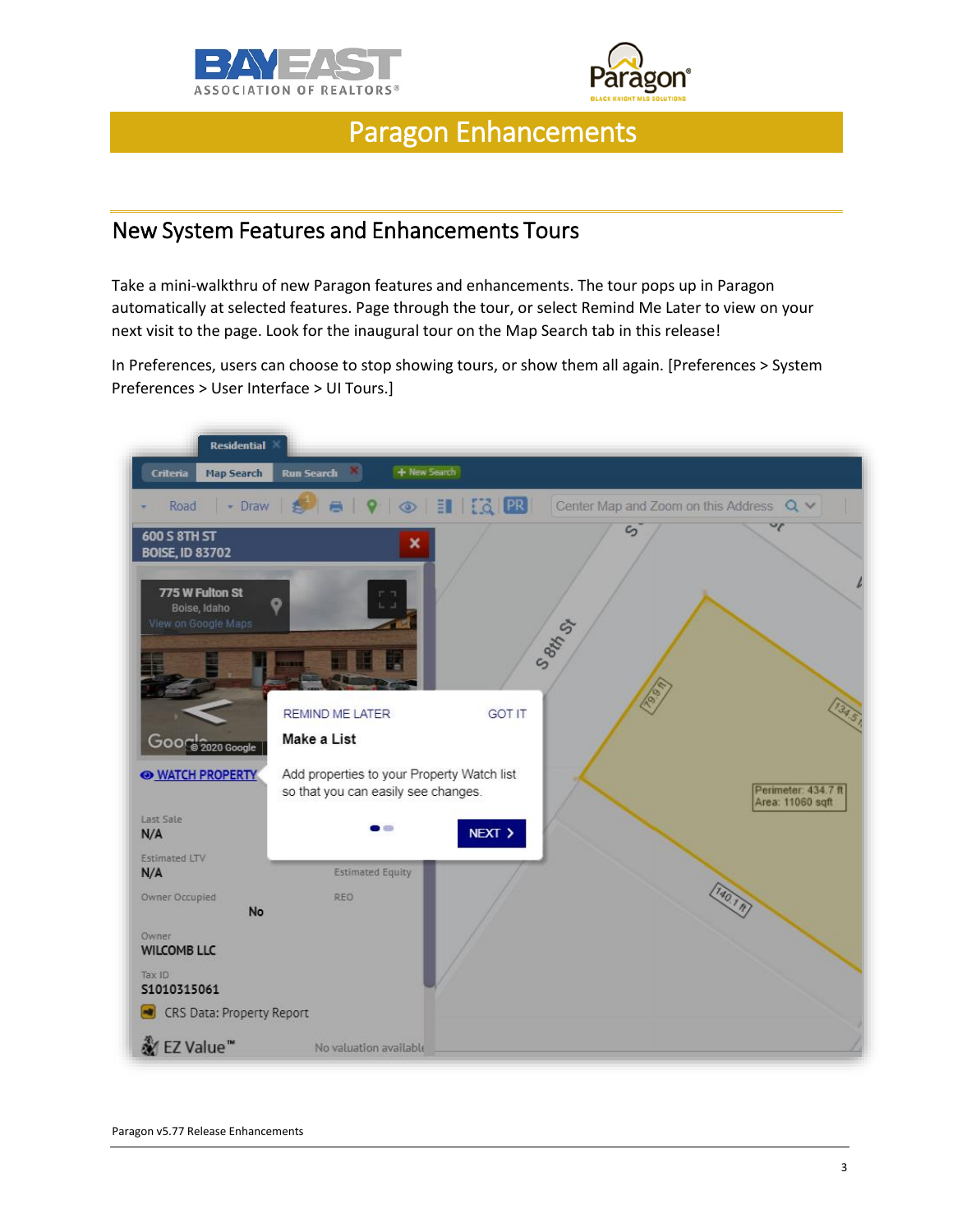## Contacts – Agent email not configured

We've clarified the message that displays if the user doesn't have an email address configured when attempting to set up notifications for a contact.

| <b>Your Email Address Was Not Found</b>                                                                                                                               | <b>Agent Email Not Configured</b>                                                                                                                  |
|-----------------------------------------------------------------------------------------------------------------------------------------------------------------------|----------------------------------------------------------------------------------------------------------------------------------------------------|
| Emailed Notification. $\frac{1}{2}$ res the agent setting up the notification to have n e-mail address before it<br>can be enabled.<br>Unable to find your<br>ddress. | Your agent account must have an email address configured in order to send messages.<br>Contact your administrator to configure your email address. |
| Ok                                                                                                                                                                    | Close                                                                                                                                              |

#### Contacts – Improved handling of email address

Paragon has improved the handling of invalid characters in email addresses, based on industry standards, to help improve data quality and avoid bounced messages.

- When an email address is entered with invalid characters, an updated error message displays the incorrect address and provides a list of invalid characters.
- If an email address has a plus sign in the "local part" of the email address, Paragon will retain the plus sign, rather than replacing it with a space, as it did previously. The receiving email system will handle those addresses according to their protocols.

#### Contacts – Contacts grid columns reordered

We've rearranged the columns in the View/Manage Contacts grid to match the nested Search grid.

| <b>FIND</b>          |                          |  |                               | Add New G Delete D Import <b>M</b> Export <b>D</b> Print 83 Labels C Get Homebot |              |               |                          |                       |                      |                              |                          |                  |                    |          |                       |                              |          |                  |                 |          |
|----------------------|--------------------------|--|-------------------------------|----------------------------------------------------------------------------------|--------------|---------------|--------------------------|-----------------------|----------------------|------------------------------|--------------------------|------------------|--------------------|----------|-----------------------|------------------------------|----------|------------------|-----------------|----------|
|                      |                          |  |                               | <b>ACTIVITY</b>                                                                  |              | <b>STATUS</b> |                          |                       | <b>TYPES</b>         |                              | <b>GROUPS</b>            |                  | <b>TASKS</b>       |          |                       |                              |          |                  |                 |          |
| Search               |                          |  |                               | All                                                                              | $\mathbf{v}$ | Active        |                          | $\mathbf{v}$          | All                  |                              | All<br>$\mathbf{v}$      |                  | $\mathbf{v}$ Begin |          | End                   |                              |          |                  |                 |          |
| $\qquad \qquad \Box$ |                          |  | <b>Activity</b>               | Name                                                                             |              | <b>Status</b> | Email                    |                       | <b>Primary Phone</b> | Site                         | <b>Matches</b>           | <b>New</b>       | Changed            |          | <b>Needs Approval</b> | <b>Disapproved</b> Undecided |          | <b>Favorites</b> | <b>Possible</b> | Rejected |
| 1                    | $+$                      |  |                               | <b>Betty Buyer</b>                                                               |              | Active        |                          |                       |                      |                              | 0                        | $\bf{0}$         | 0                  |          |                       |                              |          |                  |                 |          |
| $\overline{2}$       |                          |  |                               | Adam Newman                                                                      |              | Active        | $\overline{\phantom{a}}$ |                       |                      |                              | $\bf{0}$                 | $\mathbf 0$      | $\bf{0}$           |          |                       |                              |          |                  |                 |          |
| 3 <sup>1</sup>       | $\overline{\phantom{a}}$ |  |                               | <b>Polly Preview</b>                                                             |              | Active        |                          | 555-123-4567          |                      | <b>VIEW</b>                  | 75                       | $\bf{0}$         | $\bf{0}$           | 37       | <b>APPROVE ALL</b>    | 2                            | 29       | $\bf{0}$         | $\bf{0}$        | $\bf{0}$ |
| <b>Search Name</b>   |                          |  |                               | <b>Matches</b>                                                                   |              | <b>New</b>    | <b>Changed</b>           | <b>Needs Approval</b> |                      | <b>Disapproved</b> Undecided |                          | <b>Favorites</b> | <b>Possible</b>    | Rejected | <b>Last Notified</b>  | <b>End Date</b>              |          |                  |                 |          |
|                      |                          |  | Save Search For Polly Preview |                                                                                  |              |               | 75                       |                       | 0                    | $\bf{0}$                     | <b>APPROVE ALL</b><br>37 |                  | 2                  | 29       | 0                     | $\mathbf{0}$                 | $\bf{0}$ | 1/24/2020        | 12/23/2020      |          |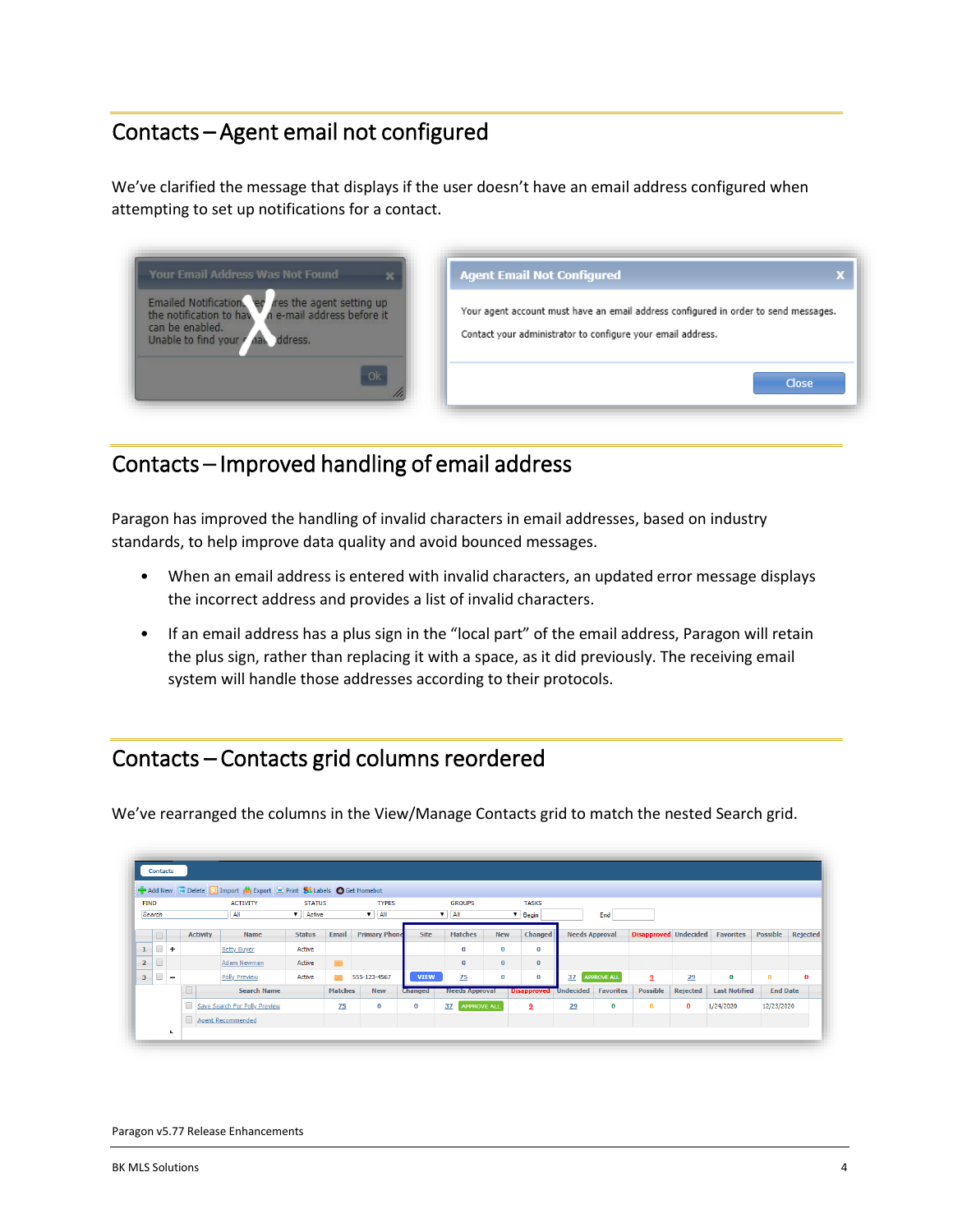### Search – Share via Text email requirement removed

We've removed the email address requirement when adding a new contact from Share via Text. The email address is needed to opt a contact back into receiving text messages from Paragon. The Opt-In process in Contacts has an existing check for an email address, making it unnecessary to require it when a new contact is being added.

| <b>TELEPHONE:</b>        |                 | EXT: | <b>PRIMARY?</b> |              |                                                                                      |
|--------------------------|-----------------|------|-----------------|--------------|--------------------------------------------------------------------------------------|
| <b>Personal Cellular</b> | +1 555-555-5555 |      |                 |              |                                                                                      |
|                          | +1 201-555-5555 |      |                 |              |                                                                                      |
|                          | +1 201-555-5555 |      |                 |              |                                                                                      |
|                          | +1 201-555-5555 |      |                 | <b>ALERT</b> |                                                                                      |
|                          |                 |      |                 |              | The opt in process has failed. Ensure the<br>contact has a primary email address and |

## Search – Save and Notify for Listing Carts

The Save & Notify button has been added to the Listing Cart, to improve the client communication workflow. Clicking Save & Notify routes you to the selected Contact's Agent Recommended page, just as it does for Saved Searches.

| <b>Listing Cart</b>                                                                                               | Save & Notify<br>Cancel<br>Save     |
|-------------------------------------------------------------------------------------------------------------------|-------------------------------------|
| <b>YOURSELF</b><br><b>CONTACT</b>                                                                                 |                                     |
| <b>LISTINGS TO ADD</b><br>Selected (1)<br>$\bigcirc$ All (15)<br>C Current (#98721192)<br><b>SELECT A CONTACT</b> | $\lbrack \mathfrak{a} \rbrack$      |
| Add New Contact                                                                                                   |                                     |
| アフノ しりいい<br>טדע                                                                                                   | דטא אינא ווווח ואסארא איז גיעט<br>ے |